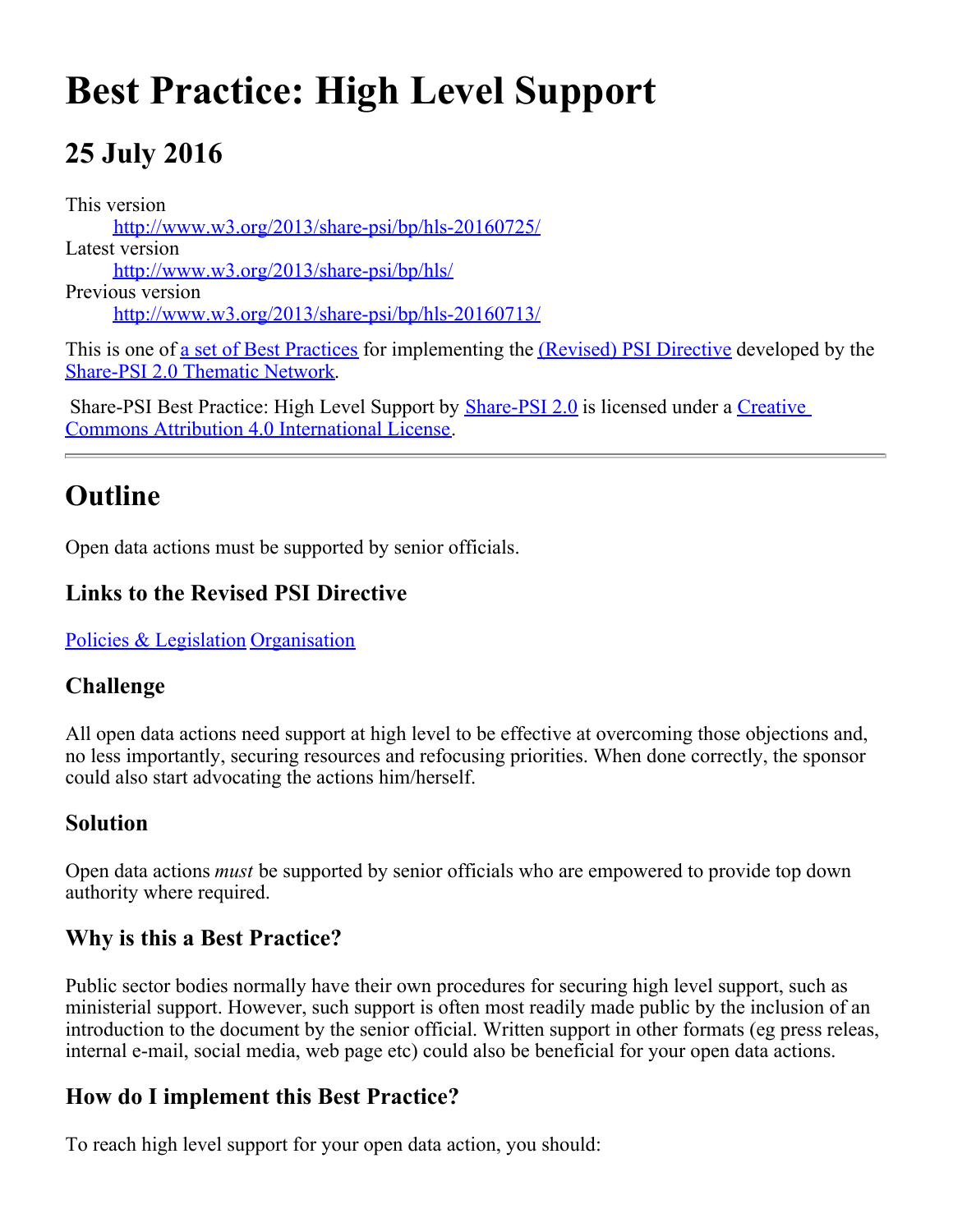- Understand, who's support do you mostly need? How broad is the action? Who are your main targets? Eg national government strategies will typically need ministerial support, ideally including the Head of Government him/herself. When you need to reach IT-specialist, a government/ministerial CIO is more suitable.
- Be very simple and clear in the message that you need from him/her. It's best that you have a fine draft ready for reviewing.
- Think of ways to reach him/her. It could be just as simple as a e-mail or could include several meetings with lower officials to convince them of this need
- Ask for permission to use his/her name in different media. Most probably you have to coordinate it with his/her communication experts.
- Have the name of the senior official supporting the open data action in question readily discoverable. You can also include a quote from him/her also in a press release, internal e-mail, social media, web page etc.

## **Where has this best practice been implemented?**

This best practice has the following implementation examples:

- In Flanders, since 2011 Open Data and Shared Services have been at the center of the eGovernment strategy. The Open Data Programme was set up that realising that in a well-functioning, transparent and democratic society, citizens and business must be able to access government data and information and to share and reuse that information, freely and with minimal restrictions. The government decided on a top-down approach to implement the open data strategy. A concept note was drawn up and signed by all ministers.
- In Germany, successful open government needs broad political commitment at all levels of government due to its cross-level importance and the necessary cultural transformation of policy-making and administration. It will be especially important to find a powerful sponsor and further high-level supporters for the project who identify with the development of open government.

| Country | Implementation                                              | <b>Contact Point</b>                |
|---------|-------------------------------------------------------------|-------------------------------------|
|         | Belgium The Flemish Open Data Program                       | noel.vanherreweghe@bz.vlaanderen.be |
|         | Germany Open Government Data Germany (EN, short<br>version) | jens.klessmann@fokus.fraunhofer.de  |

### **References**

**[The Flemish Open Data Program](https://www.w3.org/2013/share-psi/wiki/images/a/a0/TheFlemishInnovationProjects.pdf), Noël Van Herreweghe** 

# **Local Guidance**

This Best Practice is cited by, or is consistent with, the advice given within the following guides:

- (Austria) [Open-Government-Vorgehensmodell](https://www.w3.org/2013/share-psi/lg/Austria#wnGuide) Open Government Process Model
- (Belgium) [Open Data Handleiding](https://www.w3.org/2013/share-psi/lg/Belgium#vlGuide) Open Data Handbook
- (Croatia) [Preporuke o prilagodbi skupova podataka za javnu objavu i ponovno korištenje](https://www.w3.org/2013/share-psi/lg/Croatia#hrGuide) Open Data Guide, Croatia
- (CzechRepublic) [Standardy publikace a katalogizace otevřených dat veřejné správy ČR](https://www.w3.org/2013/share-psi/lg/CzechRepublic#czOpenDataStandards) Open Data Standards